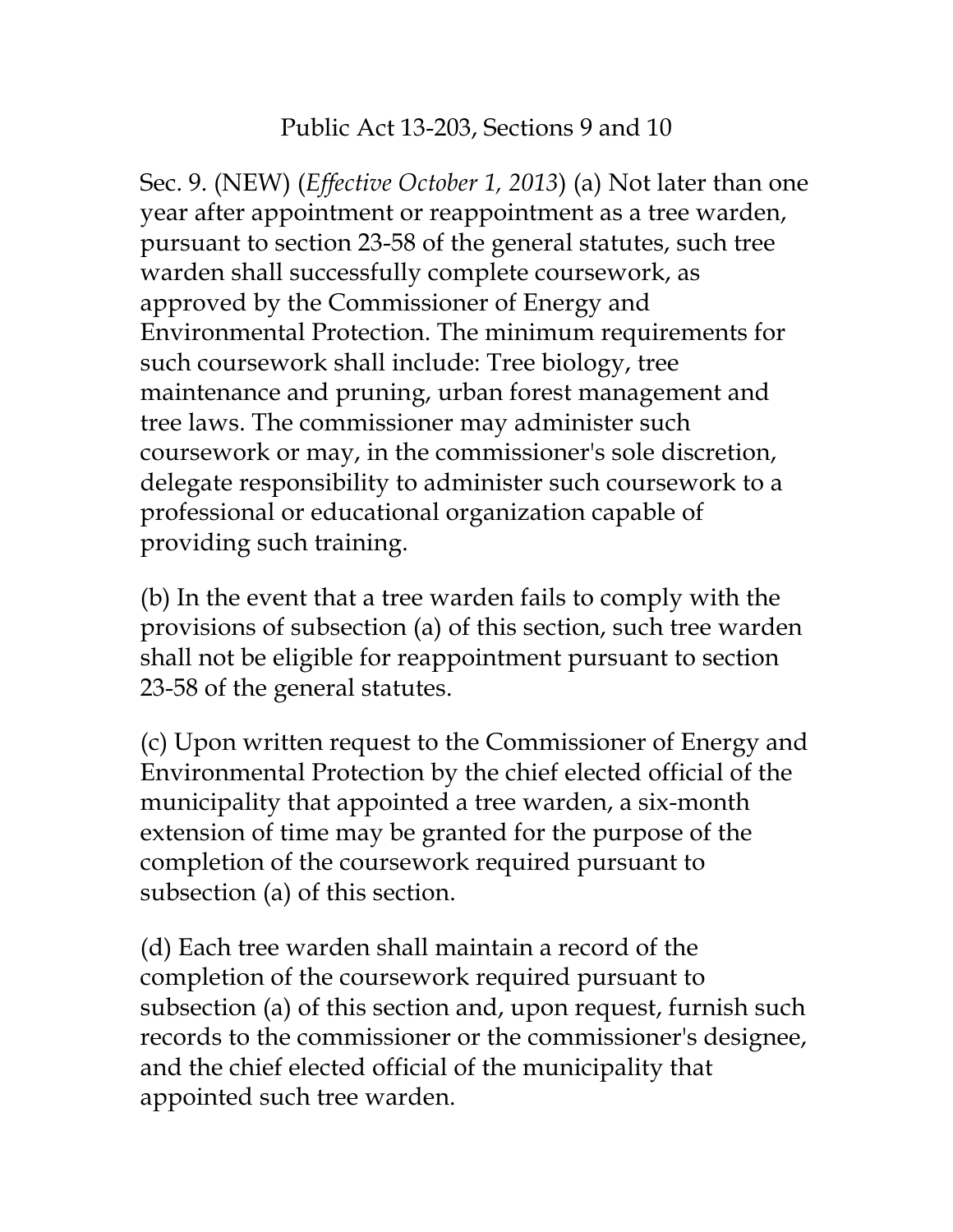(e) (1) Any tree warden who successfully completes the Tree Wardens Association of Connecticut coursework prior to the effective date of this section shall be deemed by the Commissioner of Energy and Environmental Protection to have successfully completed the coursework required by this section, provided not later than December 31, 2013, a duly authorized officer of the Tree Wardens Association of Connecticut certifies to the commissioner and to the chief elected official of the municipality that appointed such tree warden, in writing, that such tree warden has successfully completed the Tree Wardens Association of Connecticut coursework.

(2) The successful completion of the Tree Wardens Association of Connecticut coursework prior to the effective date of this section by a deputy tree warden appointed pursuant to section 23-58 of the general statutes shall be deemed by the commissioner to satisfy the requirements of subsection (a) of this section, provided not later than December 31, 2013, a duly authorized officer of the Tree Wardens Association of Connecticut certifies to the commissioner and to the chief elected official of the municipality that appointed such deputy tree warden, in writing, that such deputy tree warden has successfully completed the Tree Wardens Association of Connecticut coursework.

(3) The requirements of subsection (a) of this section shall not apply to any tree warden who: (A) Is an arborist licensed by the Commissioner of Energy and Environmental Protection, or (B) appoints a deputy tree warden who successfully completes the coursework required by subsection (a) of this section, who meets the requirements of